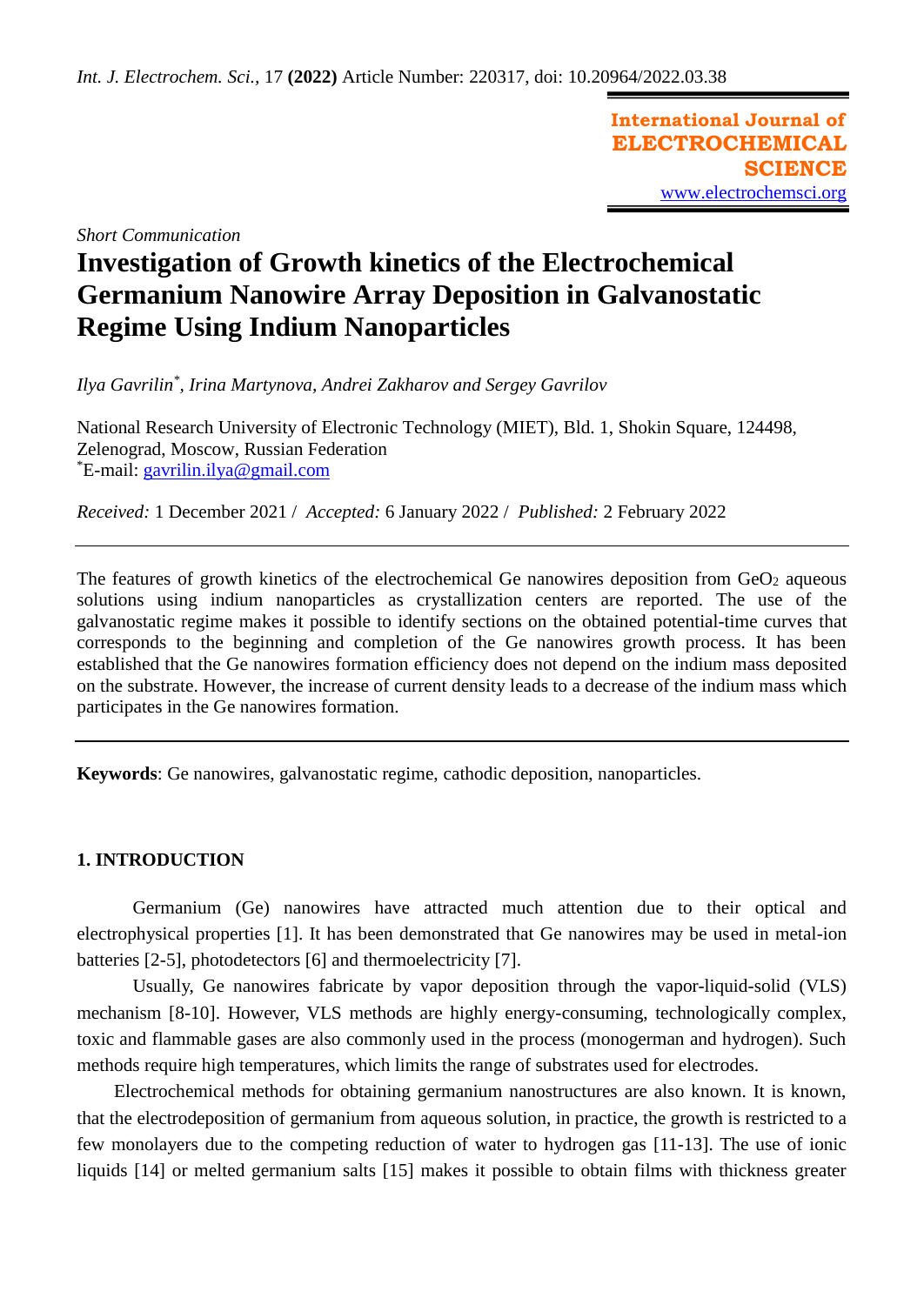than several monolayers. However, the formation of Ge nanowires from non-aqueous electrolytes requires the use of polycarbonate membranes, or ordered porous matrices, for example, porous anodic alumina [16].

Several years ago, the possibility of Ge nanowires synthesis at temperatures below 100°C by electrochemical method from germanium  $(IV)$  oxide  $(GeO<sub>2</sub>)$  aqueous solutions has been demonstrated. A feature of this method is the use of metal with low melting point (mercury, gallium, indium) as a medium for the dissolution and crystallization of Ge [17-22].

In the study, for the first time the features of galvanostatic cathodic germanium nanowires formation in aqueous solution using indium nanoparticles as the centers of Ge crystallization have been researched.

#### **2. EXPERIMENTAL**

# *2.1. Preparation of samples*

Polished single-crystal p-type silicon wafers with a resistivity of 10 Om•cm covered with 100 nm thick titanium films and indium nanoparticle arrays have been utilized as substrates for electrochemical deposition. The titanium film has been deposited by magnetron sputtering. Indium nanoparticles have been formed by the vacuum-thermal evaporation of indium pieces (1.8 mg, 5.5 mg, 9.2 mg and 18,4 mg) from a molybdenum evaporator at a residual pressure of 1  $\times 10^{-5}$  Torr, placed at a distance of 40 cm from the substrate. After depositing the metals, the samples have been annealed in a vacuum at 150°C for 10 min [23].

The mass of deposited indium has been determined by the gravimetric method on a Mettler Toledo XP 205 analytical balance  $(d= 0.01$  mg).

The electrochemical deposition has been performed in a three-electrode cell. A 1x2 cm platinum plate has been served as a counter electrode. A standard electrode (Pt|Ag|AgCl|KCl<sup>-</sup>, Mettler-Toledo InLab Reference Flow) has been used as the reference electrode. The solution has been contained 0.05M GeO<sub>2</sub>, 0.5M K<sub>2</sub>SO<sub>4</sub> and 0.5M C<sub>4</sub>H<sub>6</sub>O<sub>4</sub>. The solution temperature has been controlled using a Termex VТ-01 thermostat. The deposition has been performed at a different current density (- 0.1 mA/cm<sup>2</sup>; -0.2 mA/cm<sup>2</sup>; -0.5 mA/cm<sup>2</sup>; -1 mA/cm<sup>2</sup>; -2 mA/cm<sup>2</sup>). The current density has been set using an Elins P-45X potentiostat–galvanostat. The prepared samples have been washed in deionized water and dried in an argon flow.

#### *2.2. Characterization of samples*

The morphology of obtained samples has been studied by scanning electron microscopy (SEM) methods using an FEI Helios NanoLab 650 electron microscope. The obtained SEM images have been processed and analyzed using Fiji software.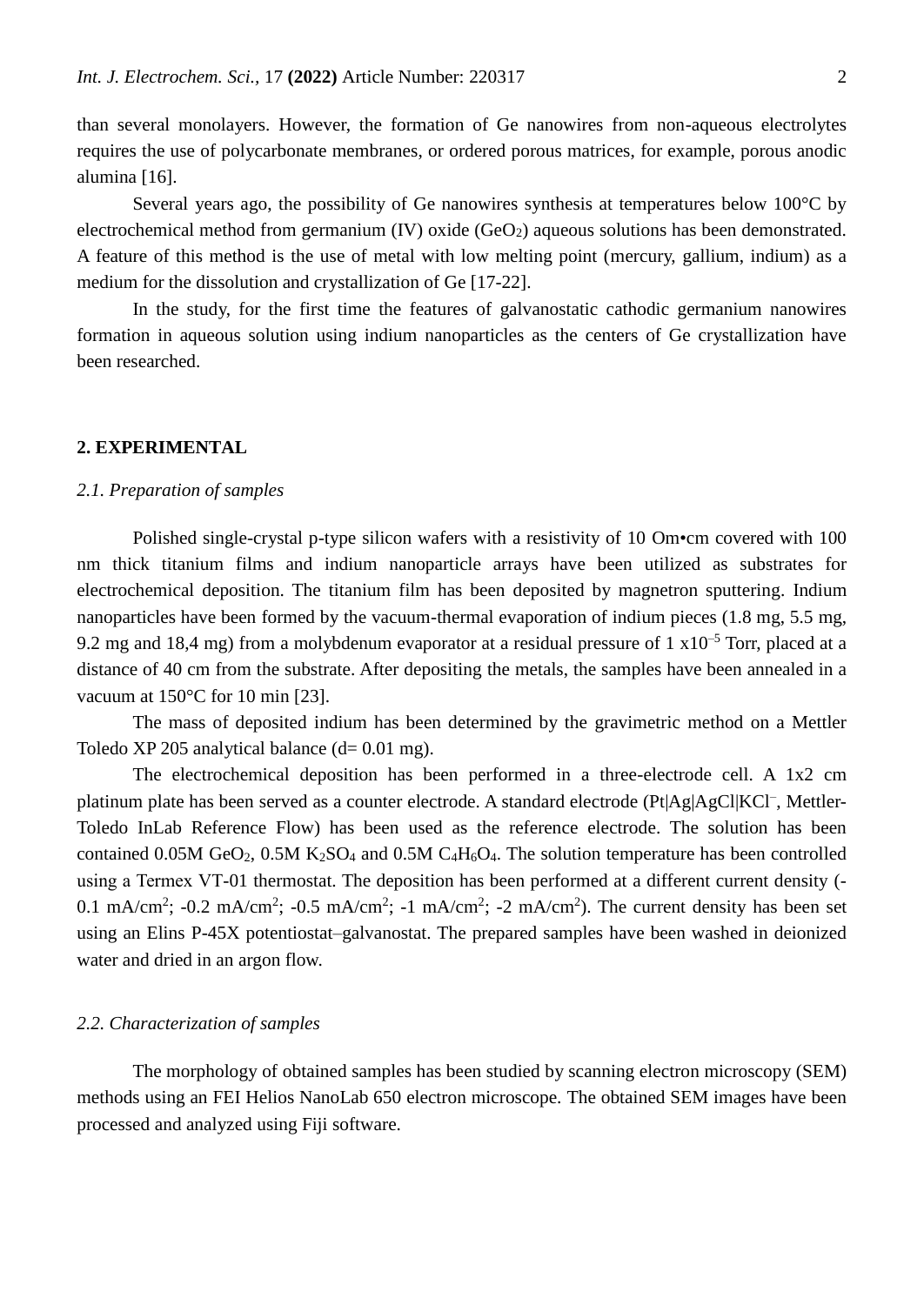## **3. RESULTS AND DISCUSSION**

Fig. 1 shows the potential-time curve recorded during the deposition of germanium on the substrate with indium nanoparticles ( $m_{In} = 3 \mu g$ ) at a current density j =-0.2 mA/cm<sup>2</sup> at a solution temperature of 20°C.



**Figure 1.** Potential-time curves measured during galvanostatic electrodeposition of Ge at -0.2 mA/ cm<sup>2</sup> with indium nanoparticles (black curve is the first scan; red curve is the second scan). Blue curve recorded during Ge deposition on titanium foil without indium particles.

The observed form of the potential-time curve indicates the possible occurrence of two cathodic reactions in the electrochemical system [24]. The initial rapid change in the potential characterizes the establishment of equilibrium after the current is applied (region 1 in Fig.1). Region 2 in Fig. 1 is characterized by a slight change in potential from -1.25 to -1.4 V for some time period marked as *tGe*. In this period, a black film is visually observed on the electrode surface. On region 3, a potential of -1.54 V is established and hydrogen gas evolution is observed, which is also observed visually during the experiment. After some time, the formation of gas leads to the flaking of the black film. When the Ge deposition process is repeated on the same sample (before peeling off the black film), a section with a potential of about -1.35 V is observed on the potential-time curve (red curve in Fig.1), and only the formation of gas bubbles is visually observed. For comparison, the potential-time curve (blue curve in Fig.1) has been recorded during the deposition of germanium on the surface of a titanium film without indium nanoparticles. In this case, the potential of the electrode is set at -1.4 V and the formation of gas bubbles is visually observed without the formation of any film. SEM images of the samples at different process times corresponding to points A, B, C in region 2 (Fig. 1) have been presented in Fig. 2.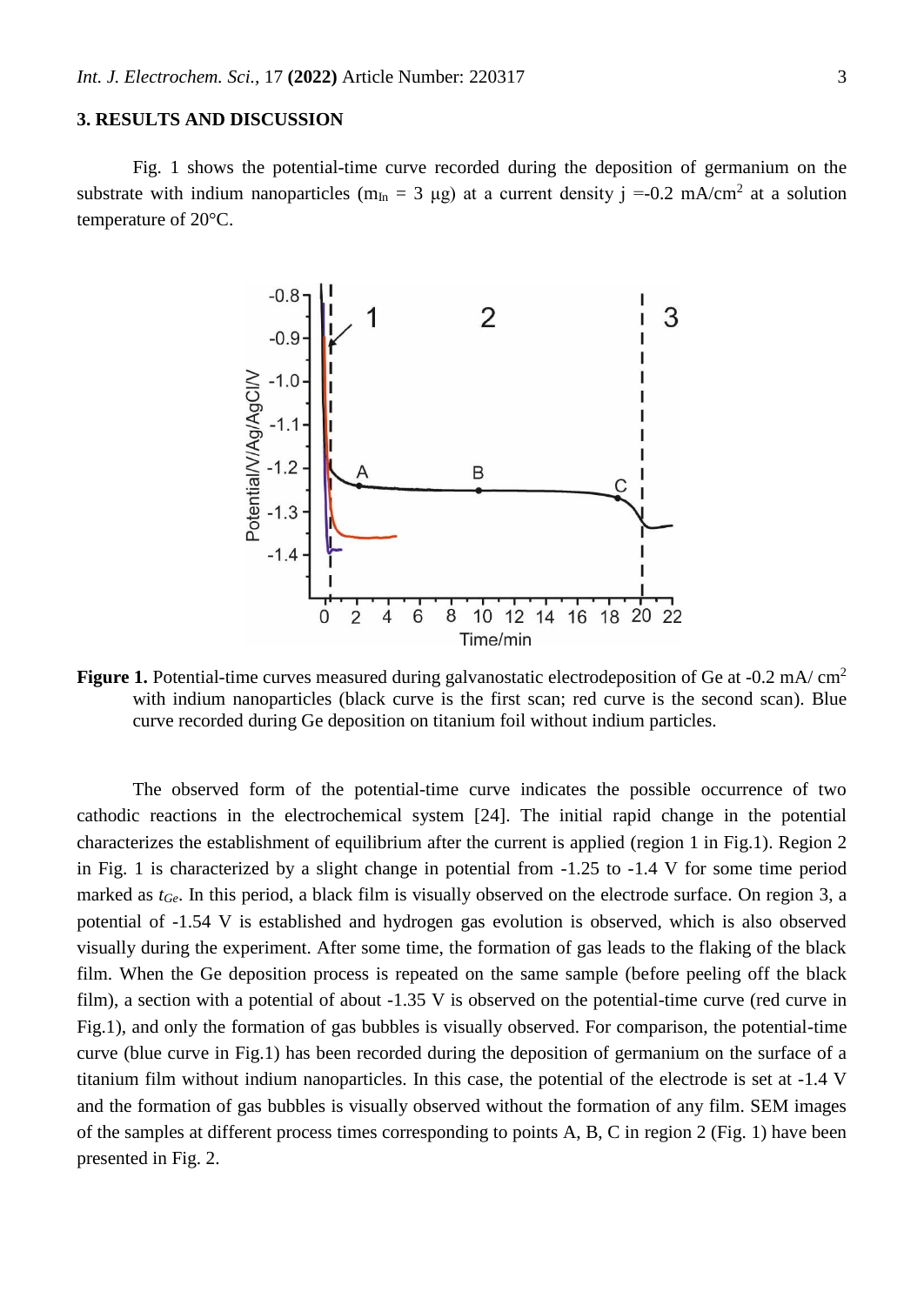

**Figure 2.**SEM images of the obtained Ge nanowires at different process durations corresponded to the points A, B, C at the potential-time curve (region 2): a - point A, b - point B, c - point C.

According to SEM data (Fig. 2), during the time corresponding to point A on the potential-time curve, the Ge nanowires formation has begun (Fig. 2a - points 1 and 2). On the top of formed Ge nanowires particles of spherical shape (Fig. 2b - point 3) are located. With the process time increasing, the length of the nanowires increases, and the nucleation particle size decreases (Fig. 2b and 2c). This indicates the consumption of the indium during the formation of Ge nanowires, namely, indium dissolution in germanium during the growth of the nanowires, as evidenced by the results of energy dispersive X-ray (EDX) analysis in [3].

Thus, based on the obtained results, it can be concluded that the formation of Ge nanowires corresponds to region 2 on the potential-time curve.

To verify the possibility of using Faraday's law to calculate the current efficiency  $(\eta)$  of the germanium reduction reaction during the process under consideration, firstly, it is necessary to reveal the dependence behavior of total charge that has passed through region 2 (Fig.1) from the indium mass deposited on the substrate.

To obtain such dependence, the Ge nanowires growth process have been performed using indium nanoparticles of different sizes and mass deposited on the substrates. The results describing the samples have been collected in Table 1.

|  | Table 1. The indium nanoparticle arrays parameters from the mass of evaporated indium pieces |  |  |  |  |
|--|----------------------------------------------------------------------------------------------|--|--|--|--|
|  |                                                                                              |  |  |  |  |

| $N_2$    | Indium mass    | Indium mass deposited    | Indium nanoparticles |  |  |
|----------|----------------|--------------------------|----------------------|--|--|
|          | evaporated, mg | on a substrate, µg per 1 | mean size, nm        |  |  |
|          |                | cm <sup>2</sup>          |                      |  |  |
| Sample 1 |                | 0.4                      | $-4-5$               |  |  |
| Sample 2 | 5.5            |                          | $9-12$               |  |  |
| Sample 3 |                |                          | $15 - 18$            |  |  |
| Sample 4 | 8.4            |                          | $27 - 30$            |  |  |

Fig. 3 shows the potential-time curves recorded during the deposition of germanium with the different indium mass deposited on a substrate at a current density  $j = -0.2$  mA/cm<sup>2</sup>.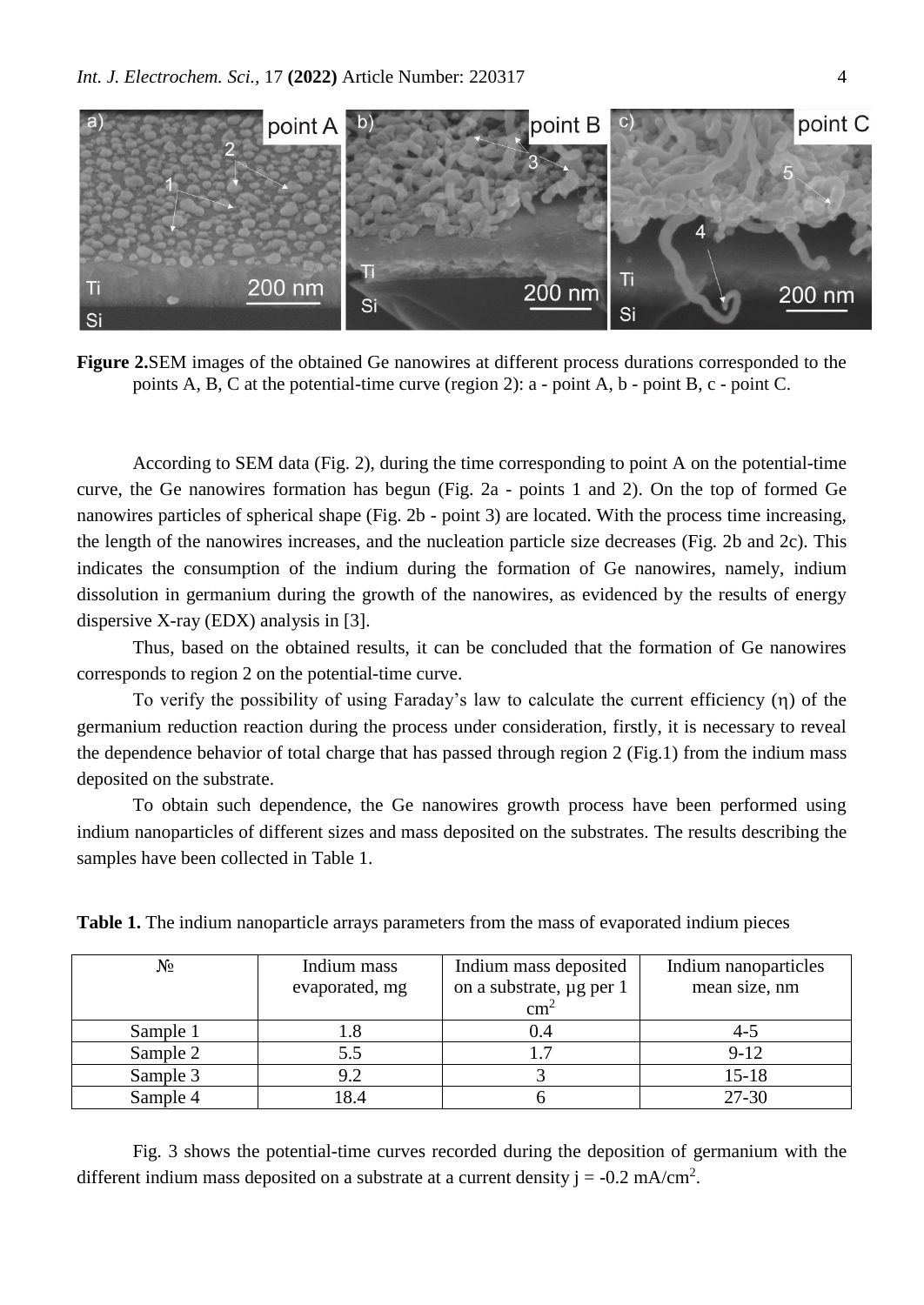

**Figure 3.** Potential-time curves measured during galvanostatic electrodeposition of germanium at -0.2 mA/cm<sup>2</sup> using the substrates with different amounts of deposited indium:  $1 - 0.4\mu$ g;  $2 - 1.7 \mu$ g; 3 - 3μg; 4 - 6μg. Inset represents dependence of total charge that has passed through region 2 on the mass of indium deposited on the substrate.

The inset shows a directly proportional dependence of the total charge that has passed through region 2 from the mass of indium deposited on the substrate. In this case, efficiency of the Ge nanowires deposition process will be determined by the current efficiency  $(\eta)$  of the germanium reduction reaction:

$$
\eta = \frac{Q_{Ge}}{Q_{total}}\tag{1}
$$

, where *QGe* is the charge expended on the germanium reduction reaction and *Qtotal* is the total charge passing through the system during region 2.

*QGe* is determined from the Faraday's law by the equation:

$$
Q_{Ge} = m_{Ge} \cdot \frac{Fz}{M_{Ge}} \tag{2}
$$

, where *MGe* is the molar mass of germanium, *F* is the Faraday constant, and *z* is the number of electrons participating in the reaction, in the case of germanium reduction from the  $GeO<sub>2</sub>$  (IV) aqueous solution  $z=4$  [25].

With the known ratio of indium atoms to germanium atoms  $N_{In}/N_{Ge} = k$ , the dependence of  $Q_{Ge}$ from the mass of indium (*mIn*) participating in the formation of Ge nanowires can be presented in the following form:

$$
Q_{Ge} = \frac{m_{In}}{k} \cdot \frac{Fz}{M_{In}} \tag{3}
$$

, where *MIn* is the molar mass of indium.

Based on the equations (1) and (3), the current efficiency of the germanium cathodic reduction reaction through the mass of dissolved indium in germanium can be expressed as: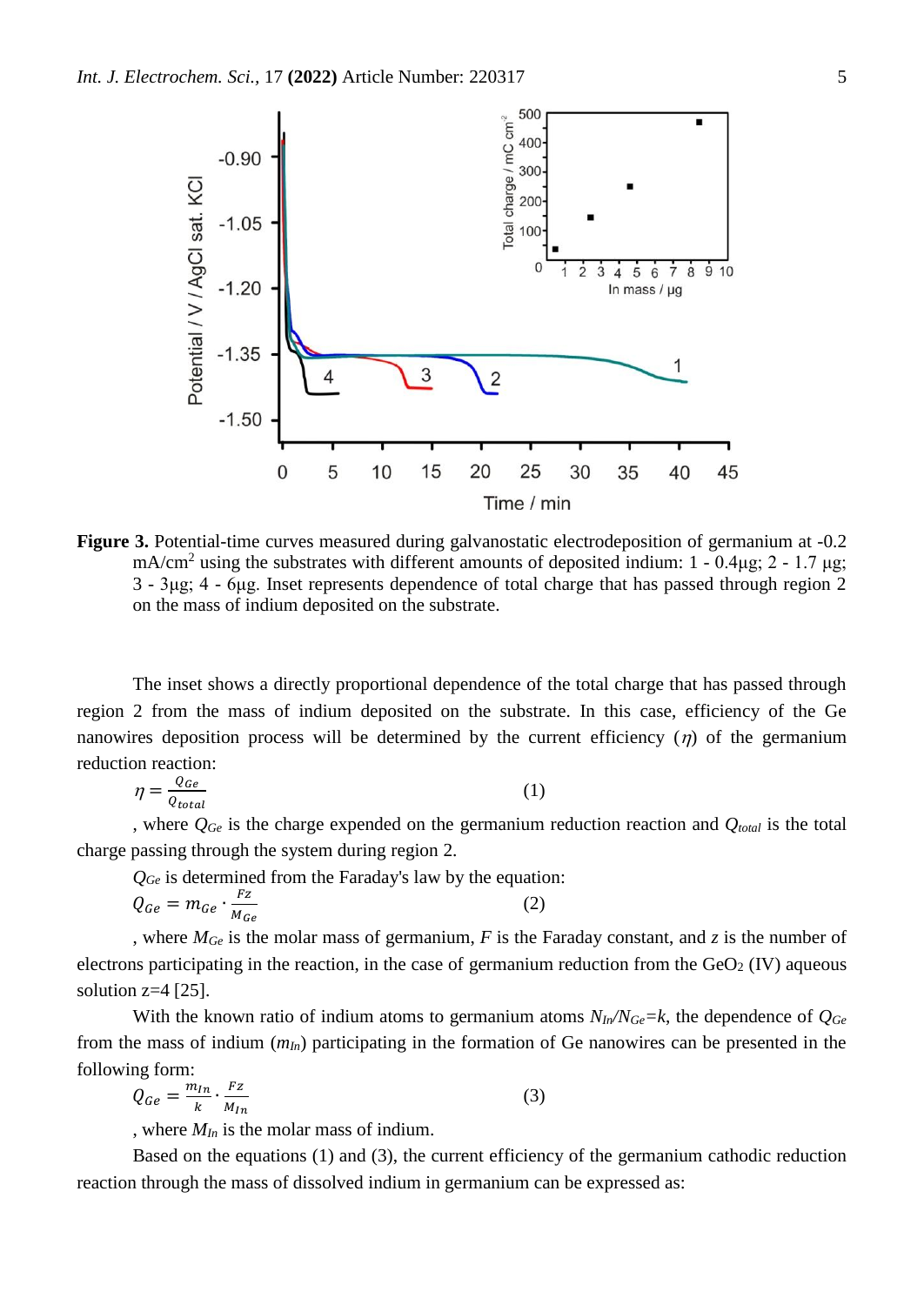$$
\eta = \frac{m_{In}}{kQ_{total}} \frac{Fz}{M_{In}} \tag{4}
$$

According to Fig. 3 and coefficient *k* (determined from our previous work [3]), the efficiency of the formation of germanium ( $\eta$ ) is ~0.8 and stays the same regardless of the indium mass value and the particle size. This efficiency is similar to the value we have obtained using gravimetric measurements. The obtained efficiency is less than 1, which indicates that the reduction of germanium at a given current density is accompanied by parallel electrochemical reactions. Presumably, the primary competition for faradaic efficiency was H<sup>+</sup> reduction at the electrolyte/In interface and at the  $electrolyte/Ge<sup>0</sup>$  interface.

In turn, with the simultaneous proceeding of two electrode processes with the different potentials, an increase in the current density can lead to a decrease in the current efficiency of the reaction with a more positive potential [26], in the considered case it is the reaction of  $Ge^0$  production. However, the decrease in the total charge *Qtotal* in region 2 observed in Fig. 4 indicates an increase in the current efficiency of germanium reduction reaction (expression 4).



**Figure 4.** Potential-time curves measured during galvanostatic electrodeposition of Ge at the different current density values:  $1 - 0.1$  mA/cm<sup>2</sup>;  $2 - 0.2$  mA/cm<sup>2</sup>;  $3 - 0.5$  mA/cm<sup>2</sup>;  $4 - 1$  mA/cm<sup>2</sup>;  $5 - 2$  $mA/cm<sup>2</sup>$  at  $m<sub>In</sub> = 3$  µg. Inset represents dependence of total charge that has passed through region 2 on the current density.

As *Qtotal* decreases under higher current density values (see the inset in Fig.4), from the equation (4), such behavior suggests that the ratio of the indium particles total mass participated in the Ge nanowires formation process to the indium total mass deposited on the substrate decreases. Also, in our previous work [3] it has been found that with an increase in the current density, the concentration of indium in Ge nanowires increases. It means, that the indium nanoparticle is consumed faster during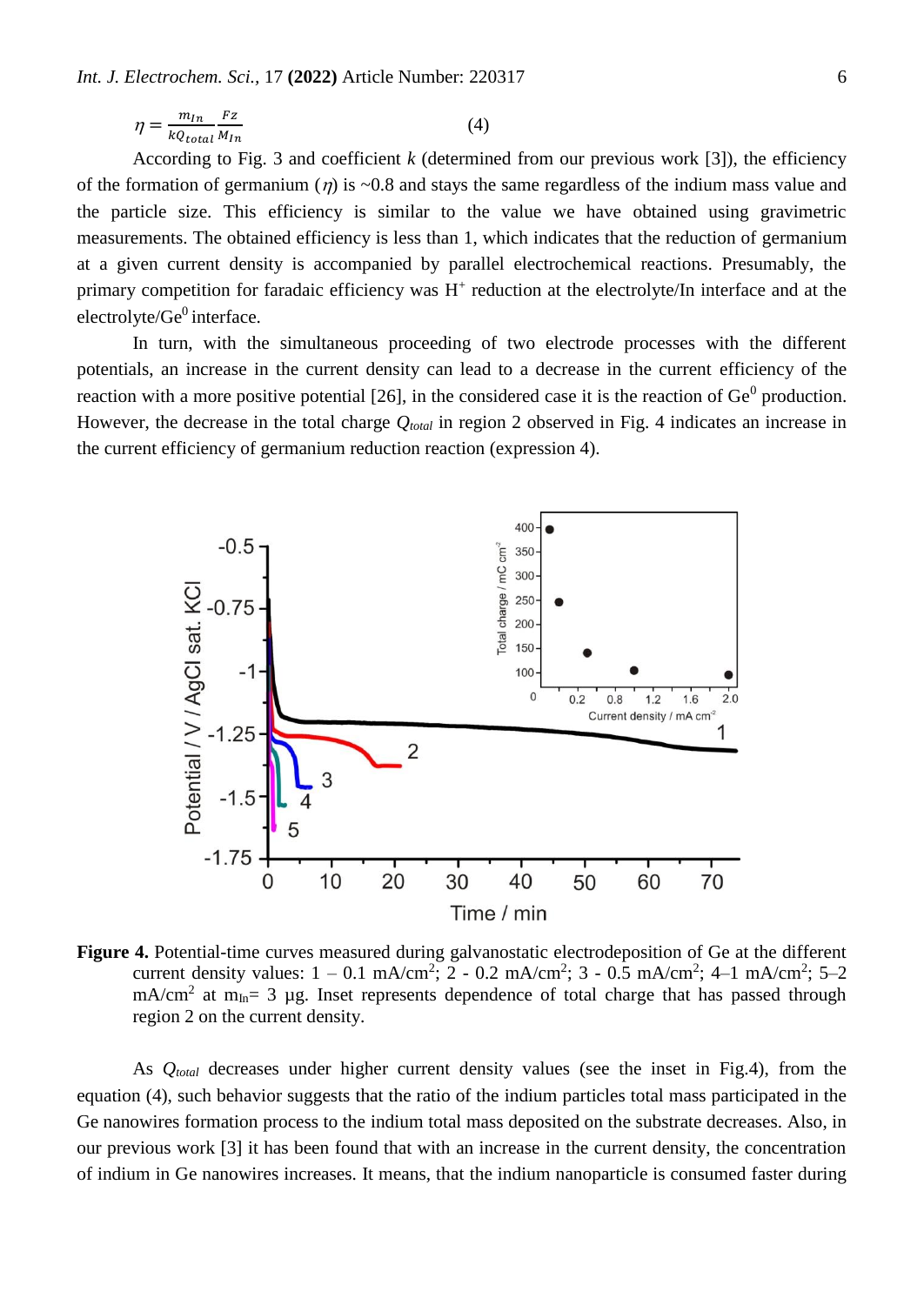the growth of Ge nanowires. In other words, the coefficient *k* depends on the current density of the process.

# **4. CONCLUSION**

The features of growth kinetics of the electrochemical Ge nanowires deposition from  $GeO<sub>2</sub>$ aqueous solutions using indium particles as crystallization centers are reported for the first time. The use of a galvanostatic regime made it possible to identify the areas on the potential-time curves that corresponded to the beginning and completion of the Ge nanowires growth process. The efficiency of the formation of Ge nanowires has been estimated on the basis of Faraday's law and experimentally determined by EDX analysis of the indium content in germanium. It has been established that the efficiency of the formation of Ge nanowires does not depend on the indium mass deposited on the substrate. In turn, an increase of the current density may lead to a decrease in the mass of indium, which participates in the Ge nanowires formation process.

#### FUNDING

The work was supported by the Grant of the President of the Russian Federation №МК 5839.2021.1.3 and by the Russian Science Foundation.

# CONFLICT OF INTERESTS

The authors declare no conflicts of interest.

#### **References**

- 1. C. Claeys, E. Simoen, Germanium-Based Technologies From Materials to Devices, 1st ed.; Elsevier, New York, 2007, p. 480.
- 2. T. Kennedy, M. Brandon and K. M. Ryan, *Adv. Mater*., 28 (2016) 5696.
- 3. I.M. Gavrilin, Y.O Kudryashova, A.A. Kuz'mina, T.L.Kulova, A.M. Skundin V.V. Emets, R.L.Volkov, A.A. Dronov, N.I.Borgardt and S.A. Gavrilov, *Journal of Electroanalytical Chemistry,* 8881 (2021) 115209.
- 4. T.L. Kulova, I.M. Gavrilin, Y.O. Kudryashova and A.M. Skundin, *Mendeleev Communications*, 30 (2020) 775.
- 5. I.M. Gavrilin, V.A. Smolyaninov, A.A. Dronov, S.A. Gavrilov, A.Yu. Trifonov, T.L. Kulova, A.A. Kuz'mina and A.M. Skundin, *Mendeleev Communications*, 28 (2018) 659.
- 6. P. Chaisakul, D. Marris-Morini, J. Frigerio, D. Chrastina, M. S. Rouifed, S. Cecchi and L. Vivien, *Nat. Photonics*, 8 (2014) 482.
- 7. P. N. Martin, Z. Aksamija, E. Pop and U. Ravaioli, *Nano Letters*, 10 (2010) 1120.
- 8. C. O'Regan, S. Biswas, N. Petkov and J. D. Holmes, *J.* Mater. Chem. C, 2 (2014) 14.
- 9. G. Collins, M. Kolesnik, V. Krstic and J. D. Holmes, *Chem. Mater.*, 22 (2010) 5235.
- 10. S. A. Dayeh and S. T. Picraux, *Nano Letters*, 10 (2010) 4032.
- 11. J. I. Hall and A. E. Koenig, *Trans. Electrochem. Soc*., 65 (1934) 215.
- 12. G. Szekely, *J. Electrochem. Soc*., 98 (1951) 318.
- 13. X. Liang, N. Jayaraju and J. L.Stickney*, ECS Trans*., 11 (2007) 249.